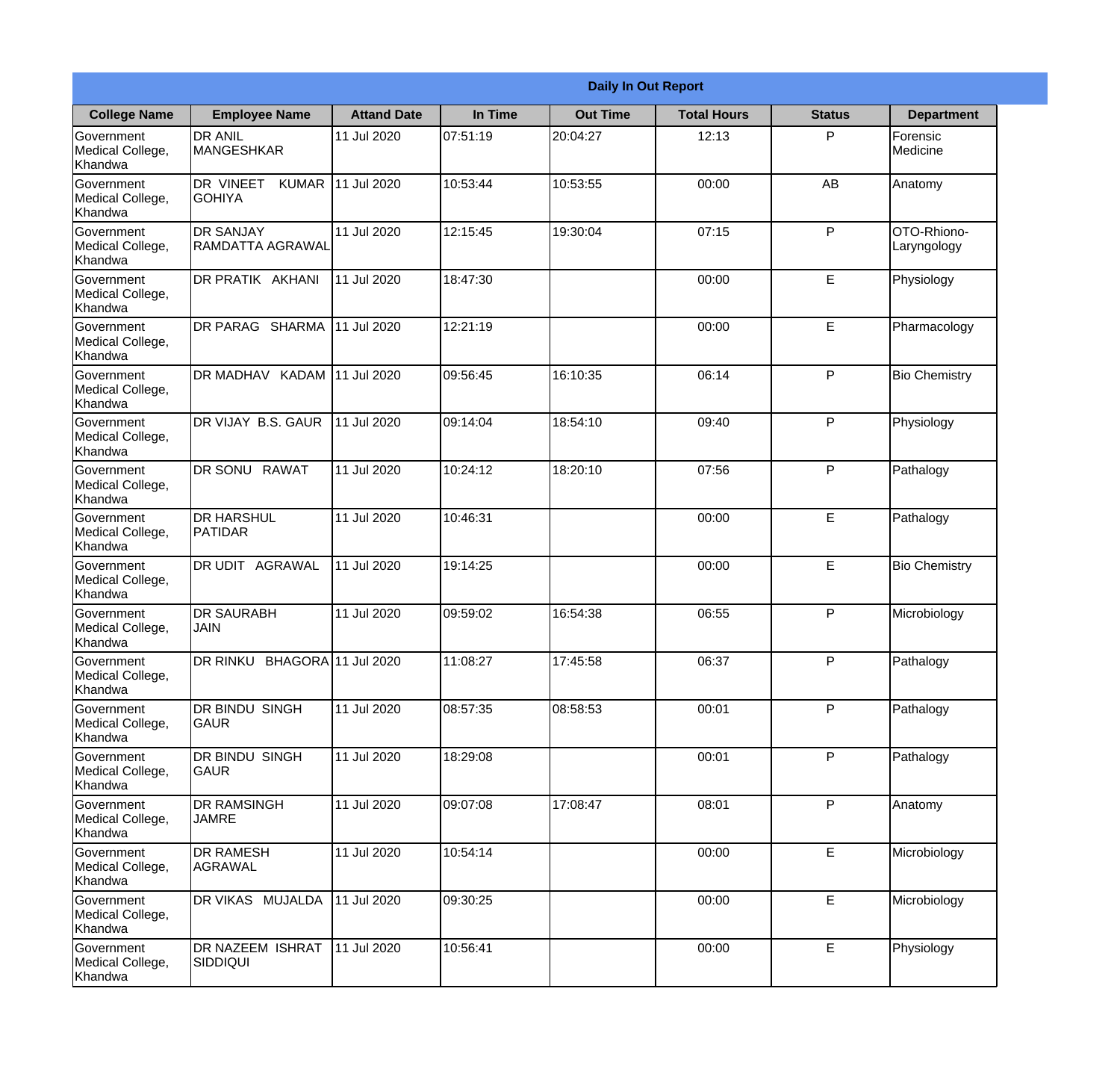| <b>Designation</b>                  | <b>Category</b>     |
|-------------------------------------|---------------------|
| Assistant Professor   Para Clinical |                     |
| Professor                           | <b>Non Clinical</b> |
| Professor                           | Clinical            |
| <b>Assistant Professor</b>          | Non Clinical        |
| Professor                           | Para Clinical       |
| Assistant Professor   Non Clinical  |                     |
| Associate Professor Non Clinical    |                     |
| Demonstrator/Tutor   Para Clinical  |                     |
| Assistant Professor   Para Clinical |                     |
| Associate Professor Non Clinical    |                     |
| Associate Professor Para Clinical   |                     |
| Assistant Professor   Para Clinical |                     |
| Associate Professor Para Clinical   |                     |
| Associate Professor   Para Clinical |                     |
| Demonstrator/Tutor   Non Clinical   |                     |
| <b>Assistant Professor</b>          | Para Clinical       |
| Demonstrator/Tutor   Para Clinical  |                     |
| Professor                           | <b>Non Clinical</b> |

## **Daily In Out Report**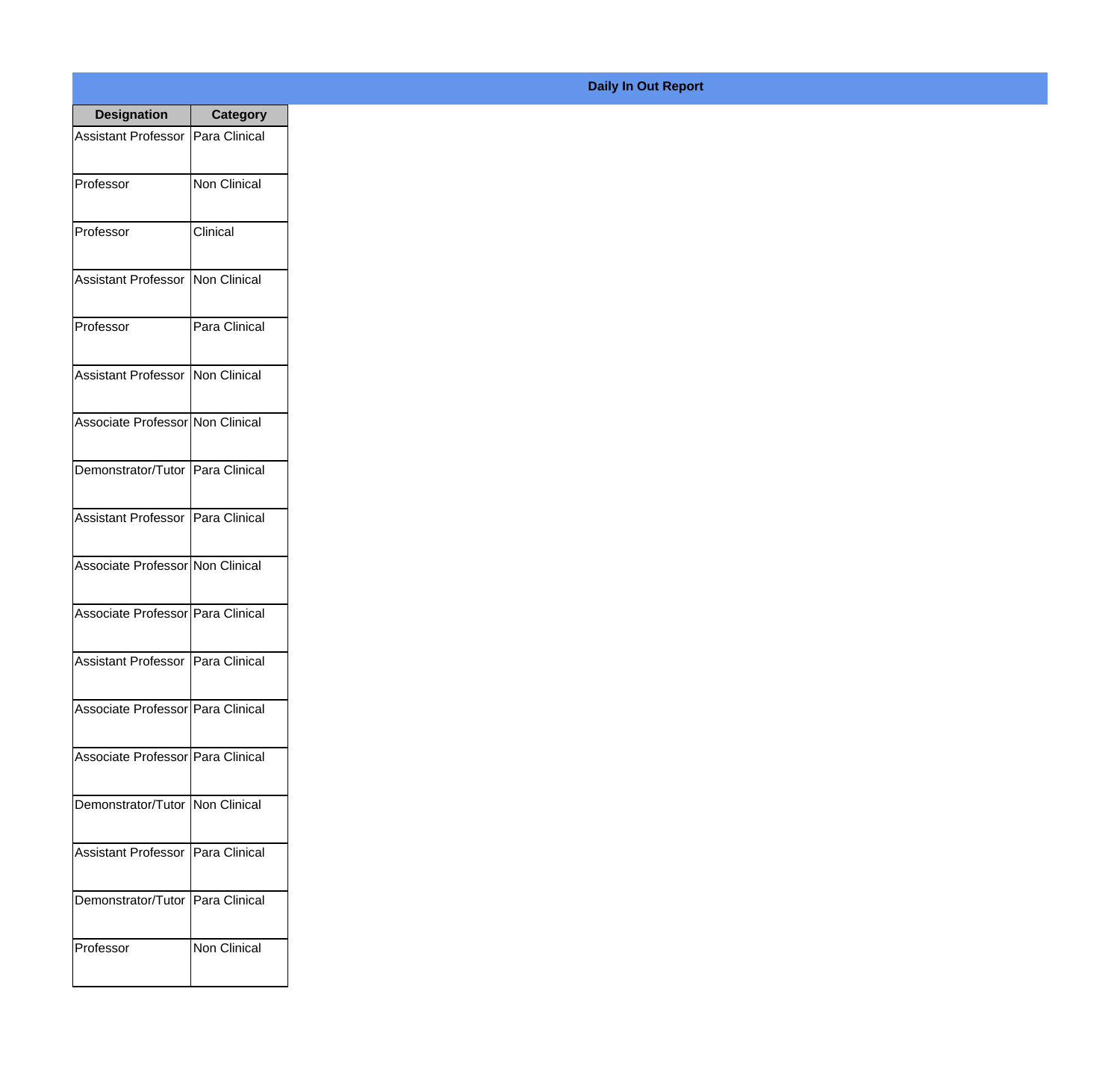|                                                  |                                                       |             |          |          | <b>Daily In Out Report</b> |              |                       |
|--------------------------------------------------|-------------------------------------------------------|-------------|----------|----------|----------------------------|--------------|-----------------------|
| <b>Government</b><br>Medical College,<br>Khandwa | DR RAJEEV VIJAY<br><b>JOSHI</b>                       | 11 Jul 2020 | 08:54:52 | 17:08:36 | 08:14                      | P            | Anatomy               |
| Government<br>Medical College,<br>Khandwa        | DR DWARKA<br><b>PRASAD GOTHRE</b>                     | 11 Jul 2020 | 09:59:33 | 21:10:11 | 11:11                      | $\mathsf{P}$ | <b>Bio Chemistry</b>  |
| <b>Government</b><br>Medical College,<br>Khandwa | <b>DR SOUMITRA</b><br><b>SETHIA</b>                   | 11 Jul 2020 | 10:34:31 | 18:54:21 | 08:20                      | $\mathsf{P}$ | Community<br>Medicine |
| <b>Government</b><br>Medical College,<br>Khandwa | DR RASHMI YADAV                                       | 11 Jul 2020 | 10:05:19 | 17:09:44 | 07:04                      | $\mathsf{P}$ | Community<br>Medicine |
| <b>Government</b><br>Medical College,<br>Khandwa | DR LEENA PARIHAR                                      | 11 Jul 2020 | 10:14:55 |          | 00:00                      | E            | Community<br>Medicine |
| Government<br>Medical College,<br>Khandwa        | <b>MR PIYUSH KUMAR</b><br><b>MISHRA</b>               | 11 Jul 2020 | 11:11:24 | 18:16:43 | 07:05                      | $\mathsf{P}$ | Community<br>Medicine |
| <b>Government</b><br>Medical College,<br>Khandwa | DR PRAMILA VERMA 11 Jul 2020                          |             | 11:35:43 | 18:43:01 | 07:08                      | $\mathsf{P}$ | Paediatrics           |
| <b>Government</b><br>Medical College,<br>Khandwa | DR MANOJ BALKE                                        | 11 Jul 2020 | 09:51:07 | 19:32:29 | 09:41                      | ${\sf P}$    | Ophthalmology         |
| Government<br>Medical College,<br>Khandwa        | DR RAKESH KUMAR<br><b>SHIVHARE</b>                    | 11 Jul 2020 | 09:06:58 | 19:08:28 | 10:02                      | P            | Microbiology          |
| <b>Government</b><br>Medical College,<br>Khandwa | <b>DR GARIMA</b><br>AGRAWAL VARSHNEY                  | 11 Jul 2020 | 11:28:36 |          | 00:00                      | E            | Paediatrics           |
| <b>Government</b><br>Medical College,<br>Khandwa | <b>DR SIDDHARTH</b><br><b>BANODE</b>                  | 11 Jul 2020 | 09:12:48 | 16:10:21 | 06:58                      | P            | Pharmacology          |
| Government<br>Medical College,<br>Khandwa        | <b>DR CHANDNI</b><br>KAROLE                           | 11 Jul 2020 | 09:43:03 | 13:22:09 | 03:39                      | P            | Ophthalmology         |
| Government<br>Medical College,<br>Khandwa        | DR PRIYA KAPOOR<br><b>KAPOOR</b>                      | 11 Jul 2020 | 09:54:26 | 17:20:57 | 07:26                      | P            | Pathalogy             |
| <b>Government</b><br>Medical College,<br>Khandwa | DR SAPNA<br><b>MAHESHRAM</b>                          | 11 Jul 2020 | 10:48:28 | 17:29:21 | 06:41                      | P            | Community<br>Medicine |
| Government<br>Medical College,<br>Khandwa        | <b>DR SEEMA</b><br><b>SUDHAKARRAO</b><br><b>SUTAY</b> | 11 Jul 2020 | 18:32:12 |          | 00:00                      | E            | Forensic<br>Medicine  |
| Government<br>Medical College,<br>Khandwa        | DR ANANT<br><b>TUKARAM PAWAR</b>                      | 11 Jul 2020 | 10:37:15 | 19:25:44 | 08:48                      | P            | Community<br>Medicine |
| Government<br>Medical College,<br>Khandwa        | DR RAJU                                               | 11 Jul 2020 | 10:00:26 | 19:07:41 | 09:07                      | P            | Forensic<br>Medicine  |
| Government<br>Medical College,<br>Khandwa        | DR MAHENDRA<br><b>PANWAR</b>                          | 11 Jul 2020 | 10:09:49 | 17:19:17 | 07:10                      | P            | Orthopaedics          |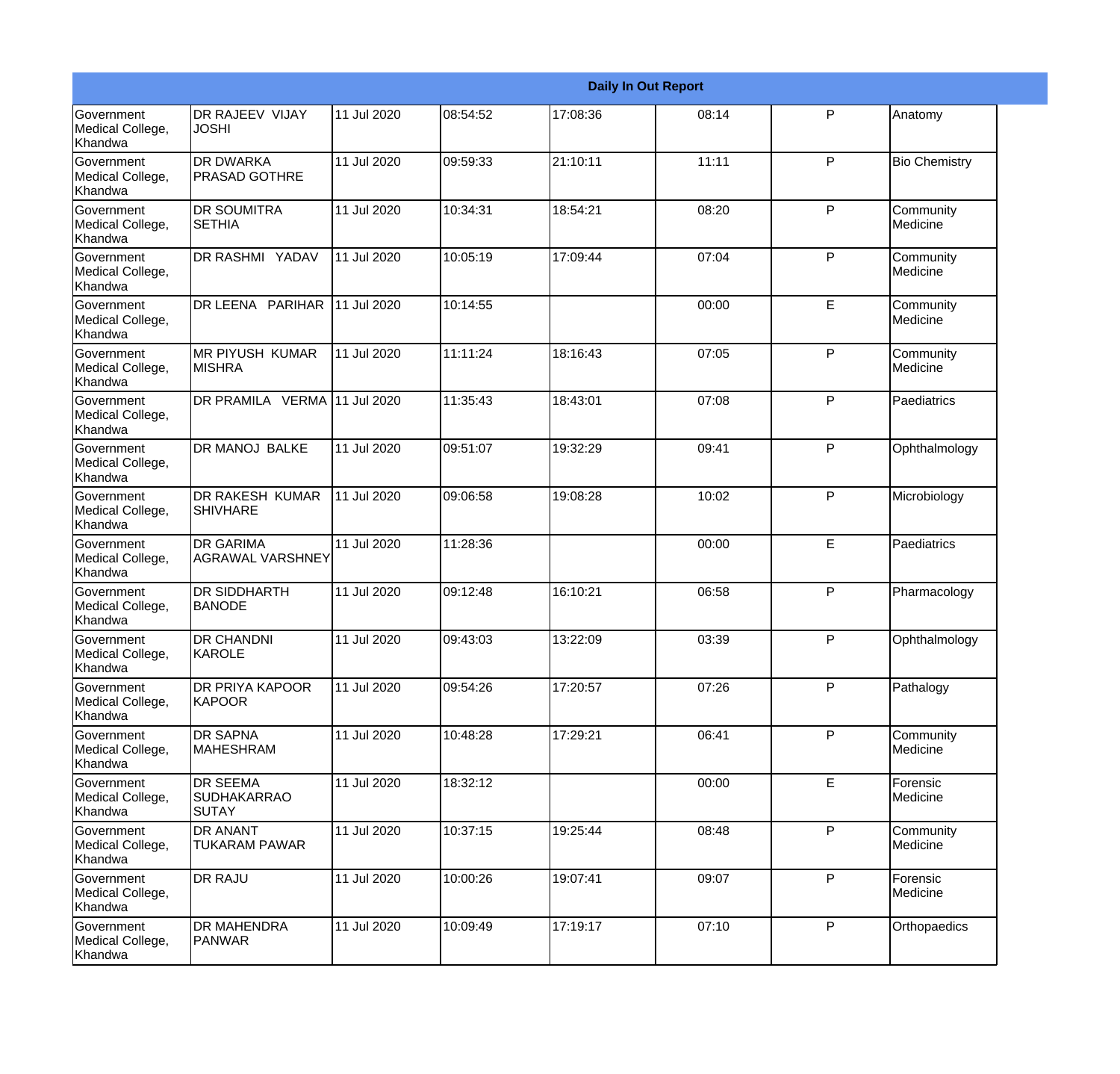| Assistant Professor   Non Clinical  |               |
|-------------------------------------|---------------|
|                                     |               |
| Demonstrator/Tutor Non Clinical     |               |
| Assistant Professor Para Clinical   |               |
|                                     |               |
| Assistant Professor Para Clinical   |               |
| Assistant Professor   Para Clinical |               |
|                                     |               |
| Statistician                        | Para Clinical |
| Professor                           | Clinical      |
|                                     |               |
| Assistant Professor Clinical        |               |
|                                     |               |
| Demonstrator/Tutor Para Clinical    |               |
| Associate Professor Clinical        |               |
|                                     |               |
| Associate Professor Para Clinical   |               |
| Assistant Professor Clinical        |               |
|                                     |               |
| Demonstrator/Tutor Para Clinical    |               |
| Associate Professor Para Clinical   |               |
|                                     |               |
| Professor                           | Para Clinical |
| Professor                           | Para Clinical |
|                                     |               |
| Demonstrator/Tutor Para Clinical    |               |
|                                     |               |
| Assistant Professor Clinical        |               |
|                                     |               |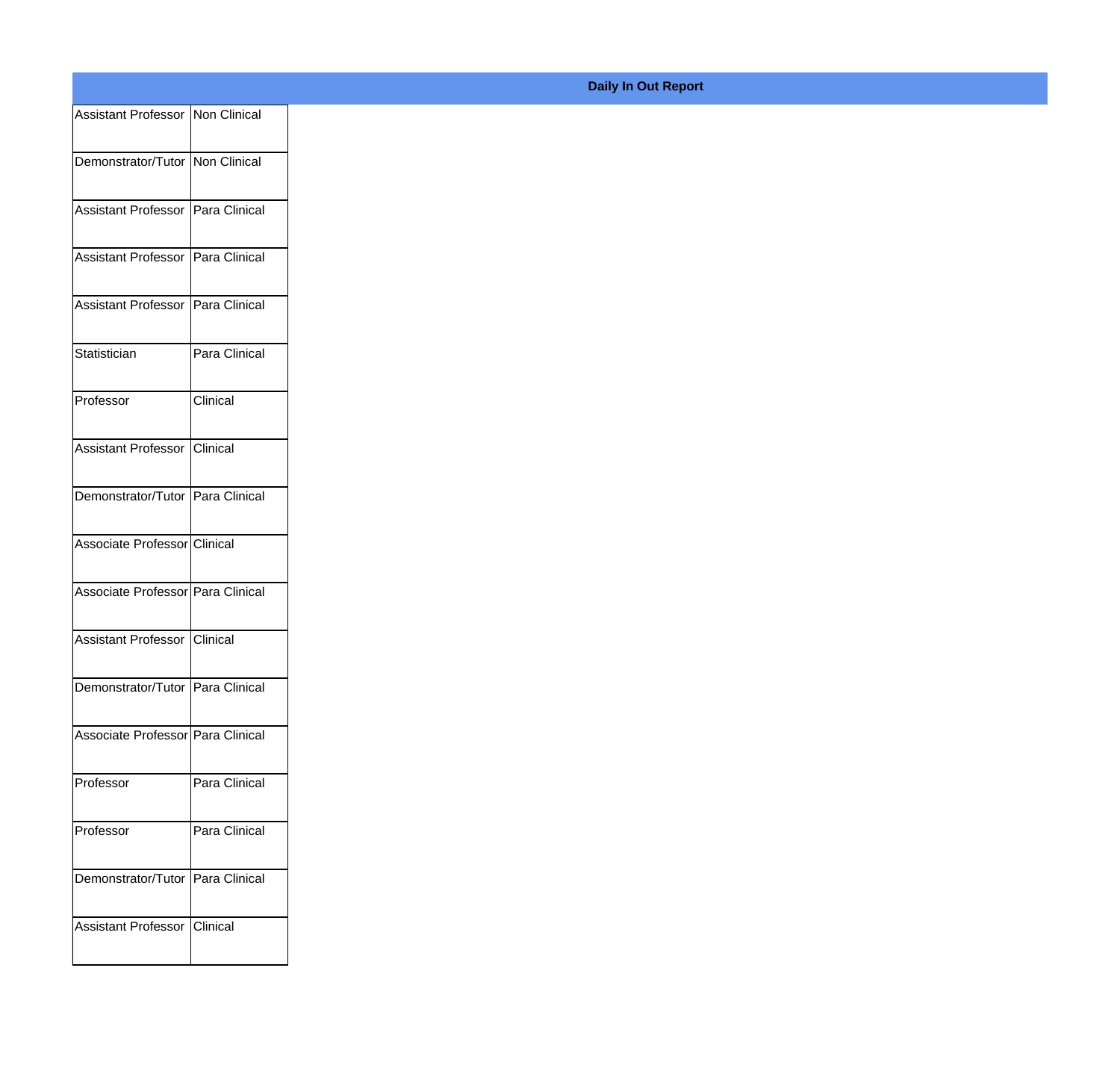|                                           |                                                   |             |          |          | <b>Daily In Out Report</b> |              |                             |
|-------------------------------------------|---------------------------------------------------|-------------|----------|----------|----------------------------|--------------|-----------------------------|
| Government<br>Medical College,<br>Khandwa | DR AJAY GANGJI                                    | 11 Jul 2020 | 11:38:19 |          | 00:00                      | E            | <b>General Surgery</b>      |
| Government<br>Medical College,<br>Khandwa | <b>DR RANJEET</b><br>IBADOLE                      | 11 Jul 2020 | 10:08:16 | 20:21:35 | 10:13                      | P            | <b>General Medicine</b>     |
| Government<br>Medical College,<br>Khandwa | <b>DR ASHOK</b><br><b>BHAUSAHEB NAJAN</b>         | 11 Jul 2020 | 10:15:06 | 17:35:43 | 07:20                      | P            | Forensic<br>Medicine        |
| Government<br>Medical College,<br>Khandwa | <b>DR SANGEETA</b><br><b>CHINCHOLE</b>            | 11 Jul 2020 | 10:56:27 | 16:22:24 | 05:26                      | P            | Physiology                  |
| Government<br>Medical College,<br>Khandwa | DR VIJAY NAYAK                                    | 11 Jul 2020 | 11:27:04 | 17:08:28 | 05:41                      | $\mathsf{P}$ | Anatomy                     |
| Government<br>Medical College,<br>Khandwa | DR SUNIL BAJOLIYA                                 | 11 Jul 2020 | 10:23:12 |          | 00:00                      | E            | OTO-Rhiono-<br>Laryngology  |
| Government<br>Medical College,<br>Khandwa | DR NISHA MANDLOI<br><b>PANWAR</b>                 | 11 Jul 2020 | 09:51:24 | 17:02:47 | 07:11                      | $\mathsf{P}$ | Obstetrics &<br>Gynaecology |
| Government<br>Medical College,<br>Khandwa | <b>DR NANDINI DIXIT</b>                           | 11 Jul 2020 | 12:20:05 |          | 00:00                      | E            | Paediatrics                 |
| Government<br>Medical College,<br>Khandwa | IDR SATISH<br><b>CHANDEL</b>                      | 11 Jul 2020 | 10:40:30 | 18:59:32 | 08:19                      | P            | Pharmacology                |
| Government<br>Medical College,<br>Khandwa | <b>DR MUKTESHWARI</b><br><b>GUPTA</b>             | 11 Jul 2020 | 10:36:56 |          | 00:00                      | E            | Pharmacology                |
| Government<br>Medical College,<br>Khandwa | DR YASHPAL RAY                                    | 11 Jul 2020 | 10:39:37 | 18:28:48 | 07:49                      | P            | Anatomy                     |
| Government<br>Medical College,<br>Khandwa | <b>DR VISHAL</b><br><b>KUMAR</b><br><b>THAKRE</b> | 11 Jul 2020 | 10:35:00 | 17:38:25 | 07:03                      | P            | Physiology                  |
| Government<br>Medical College,<br>Khandwa | Imohit Garg                                       | 11 Jul 2020 | 11:54:26 |          | 00:00                      | E            | <b>General Medicine</b>     |